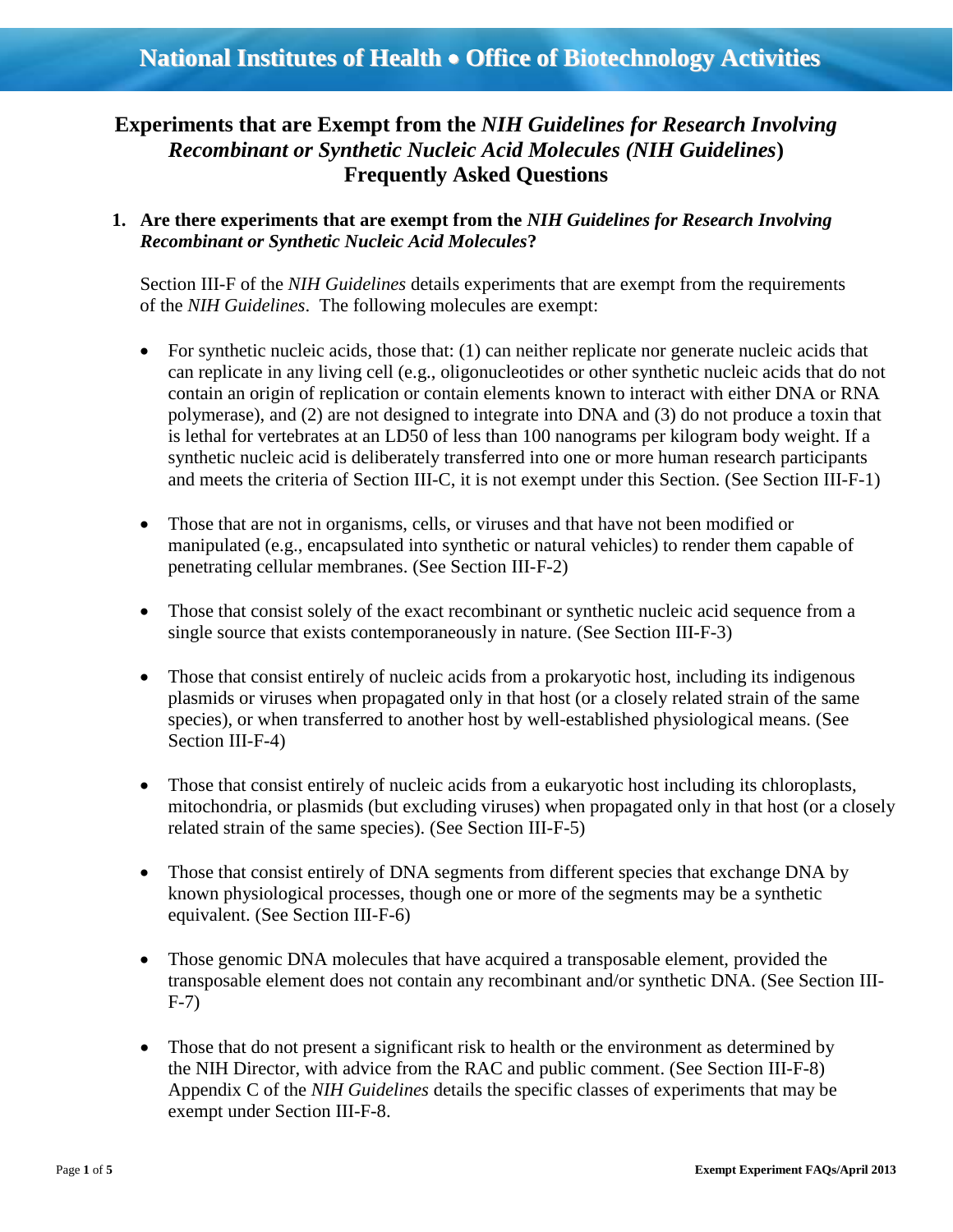**2**. **Are the experiments described in Section III-F and Appendix C of the** *NIH Guidelines*  **always exempt, or are there circumstances in which the research might require IBC review and approval under** *NIH Guidelines***?** 

 exempt (see the note Under Section III of the *NIH Guidelines*). The three types of experiments that would not be exempt under this provision are: If an experiment falls under Sections III-A, III-B, or III-C and also III-F, then the research is not

- The deliberate transfer of a drug resistance trait to microorganisms that are not known to acquire the trait naturally, if such acquisition could compromise the use of the drug to control disease agents in humans, veterinary medicine or agriculture [Section III-A];
- Deliberate formation of recombinant or synthetic nucleic acid molecules containing genes for the biosynthesis of toxin molecules lethal for vertebrates at an LD50 of less than 100 nanograms per kilogram body weight (e.g., microbial toxins such as the botulinum toxins, tetanus toxin, diphtheria toxin, and *Shigella dysenteriae* neurotoxin). [Section III-B]; or
- The deliberate transfer into human research participants of either:
	- o Recombinant nucleic acid molecules, or DNA or RNA derived from recombinant nucleic acid molecules, or
	- o Synthetic nucleic acid molecules, or DNA or RNA derived from synthetic nucleic acid molecules, that meet any one of the following criteria:
		- Contain more than 100 nucleotides; or
		- Possess biological properties that enable integration into the genome (e.g., *cis* elements involved in integration); or
		- Have the potential to replicate in a cell; or
		- Can be translated or transcribed. [Section III-C].

In addition, there are certain exceptions to the exemptions described in Appendix C of the *NIH Guidelines*. [See Appendix C-1-A, through C-V1-A]. In addition to the three types of experiments listed above, these exceptions include experiments involving:

- DNA from Risk Group 3, 4, or restricted organisms or cells known to be infected with these agents
- Whole plants regenerated from plant cells and tissues cultures that do not remain axenic cultures
- Large scale experiments (more than 10 liters of volume in a single culture vessel)
- vertebrates with an LD50 greater than 100 nanograms/kg but less than or equal to 100 micrograms/kg (see Appendix F) • Deliberate introduction of genes coding for the biosynthesis of molecules that are toxic for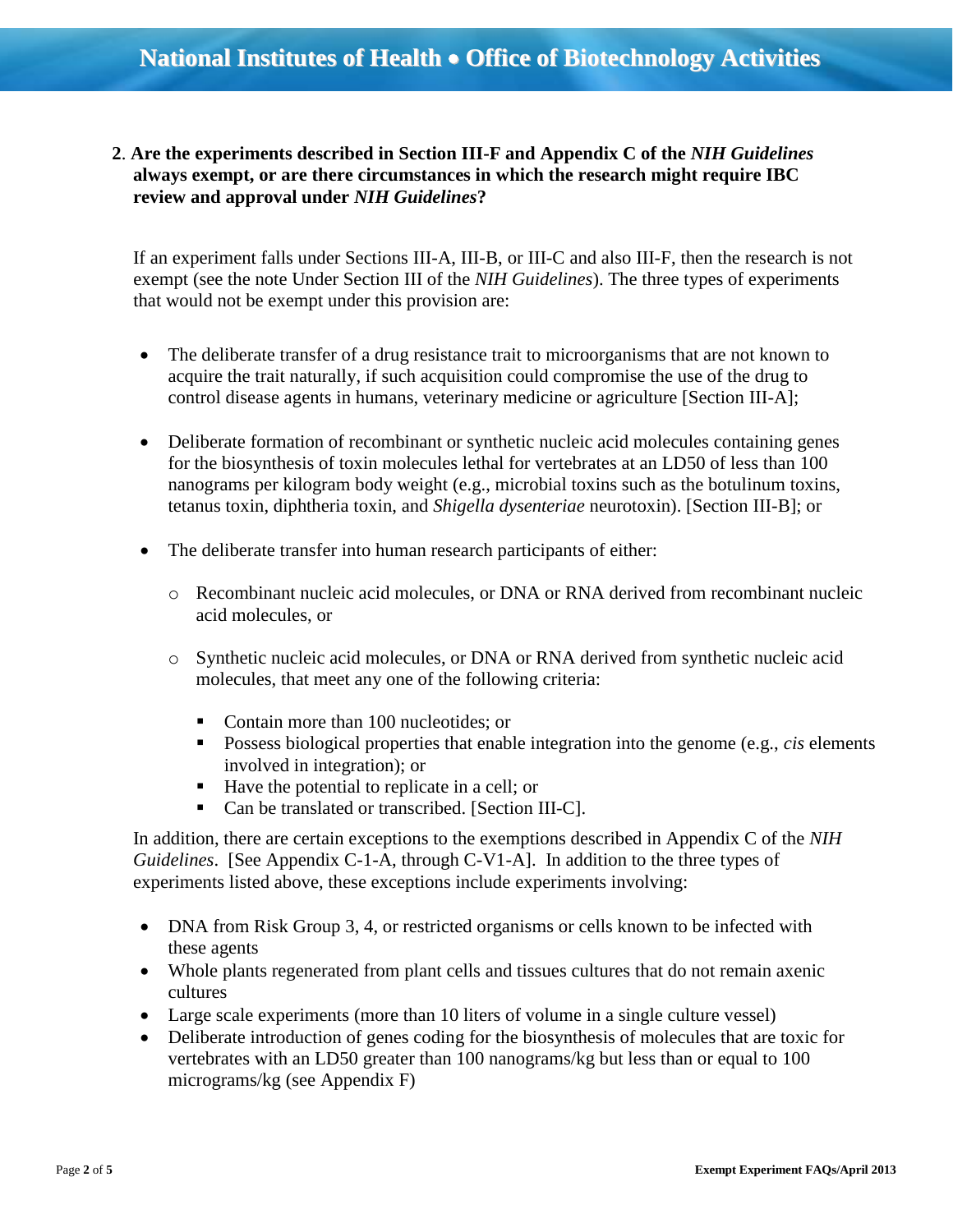**3. The** *NIH Guidelines* **exempt certain experiments that do not pose a threat to health or the environment. Can an Institutional Biosafety Committee (IBC) or Principal Investigator (PI) determine if an experiment does not pose such a threat and is therefore exempt?** 

 Section III-F-8 of the *NIH Guidelines* refers to categories of experiments that the NIH Director notice and opportunity for public comment. **PIs and IBCs cannot make the determination**  has determined do not present a significant risk to health or the environment and are therefore exempt. This determination was made with the advice of the RAC, following appropriate **that a class of experiments other than the ones listed below poses no significant risk**.

The following classes of experiments are exempt under Section III-F-8:

- any eukaryotic viral genome when propagated and maintained in cells in tissue culture [Appendix C-I – see question 8 below for more information on the limits of this Certain recombinant or synthetic nucleic acid molecules that contain less than one-half of exemption]
- *Escherichia coli* K-12 host-vector systems [Appendix C-II]
- *Saccharomyces cerevisiae* or *Saccharomyces uvarum* host-vector systems [Appendix C-III]
- *Kluyveromyces lactis* host-vector Systems [Appendix C-IV]
- *Bacillus subtilis* or *Bacillus licheniformis* host-vector systems [Appendix C-V]
- Appendix C-VI] Extrachromosomal elements of gram positive organisms [see specific list of organisms in
- The purchase or transfer of transgenic rodents [Appendix C-VII]
- Generation of certain BL1 Transgenic Rodents via Breeding [Appendix C-VIII]

A full description of the exemptions with exceptions can be found in Appendix C of the *NIH Guidelines*.

#### **4. How do I know if I am working with host-vector system that is exempt from the** *NIH Guidelines***?**

 Only certain experiments that use *E. coli* K-12, *Saccharomyces cerevisiae* or *Saccharomyces uvarum*, *Kluyveromyces lactis, Bacillus subtilis* or *Bacillus licheniformis* host-vector systems are exempt from the *NIH Guidelines* (see Appendix C). If you are obtaining an *E. coli* host- vector system from a commercial supplier, genotype information may be available to permit determination of the strain from which the host is derived.

# **5. Nucleic acid molecules resulting from the replication of recombinant or synthetic nucleic acids are subject to the** *NIH Guidelines***. Are any other materials derived from or produced by genetically engineered organisms subject to the requirements of the** *NIH Guidelines***?**

 No. For example, proteins produced by genetically engineered organisms are not subject to the *NIH Guidelines*.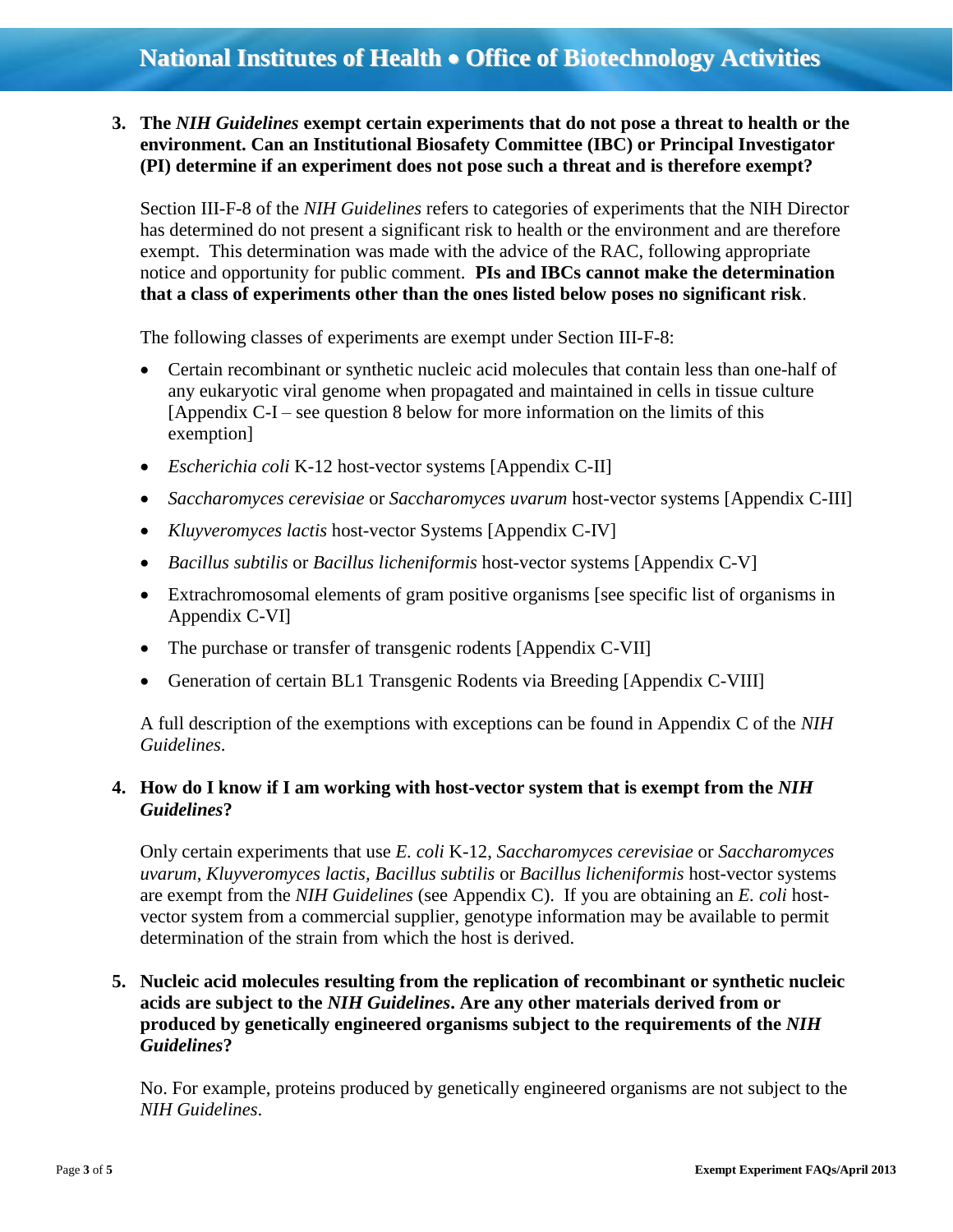#### **6. Are any types of human gene transfer trials exempt from the requirements of the** *NIH Guidelines***?**

 If the investigational product meets the criteria described in Section III-C of the *NIH Guidelines* and derived from recombinant or synthetic nucleic acid molecules, into one or more human research involves the deliberate transfer of recombinant or synthetic nucleic acid molecules, or DNA or RNA participants, then the research will be subject to the *NIH Guidelines*.

 not have the potential to replicate in a cell; or do not have the potential to be translated or transcribed are not covered under Section III-C. Synthetic nucleic acid molecules that contain less than 100 nucleotides, or do not possess biological properties that enable integration into the genome (e.g., *cis* elements involved in integration); or do

 (Appendix M-I). Specifically, this exemption applies to "human studies in which induction or vector-encoded immunogen is not expected." In addition, Appendix M-VI-A of the *NIH Guidelines* exempts certain types of vaccine trials from the requirements for submission of the protocol to NIH OBA, RAC review, and subsequent reporting enhancement of an immune response to a vector-encoded microbial immunogen is the major goal, such an immune response has been demonstrated in model systems, and the persistence of the

 discussion. Investigators that submit trials voluntarily will be expected to comply with all aspects of the protocol review and reporting requirements. OBA encourages investigators and institutional Trials with these characteristics do not have to be registered with NIH OBA or undergo RAC review, but can be submitted on a voluntary basis, particularly if the investigator believes that a trial presents scientific, safety, or ethical concerns that would benefit from RAC review and public review bodies to contact us (oba@od.nih.gov) for assistance in determining whether this exemption applies to a particular trial.

It is important to note that Appendix M-VI-A does not exempt these vaccine trials from other requirements specified in the *NIH Guidelines*, including biosafety review. Thus, vaccine trials, approved by an IBC before research participants can be enrolled. For further information see the FAQ on experiments that are exempt from the *NIH Guidelines* at: http://oba.od.nih.gov/rdna/rdna\_faq\_list.html like other human gene transfer trials subject to the *NIH Guidelines*, must be reviewed and

## **7. There is a note at the beginning of Section III of the** *NIH Guidelines* **that states "If an experiment falls into Section III-F and into either Sections III-D or III-E as well, the experiment is considered exempt from the** *NIH Guidelines."* **What is meant by this note?**

 If an experiment falls into Section III-D or III-E of the *NIH Guidelines* and also falls into section III-F, it is exempt. An example of such an experiment is the following:

*Staphylococcus aureus (a Risk Group 2 bacterium) contains a recombinant plasmid. The plasmid is indigenous to S. aureus, was created in vitro, and contains only DNA from S. aureus (i.e., the DNA inserted into the plasmid was S. aureus DNA).* 

Rationale: The introduction of recombinant DNA into Risk Group 2 agents is usually covered